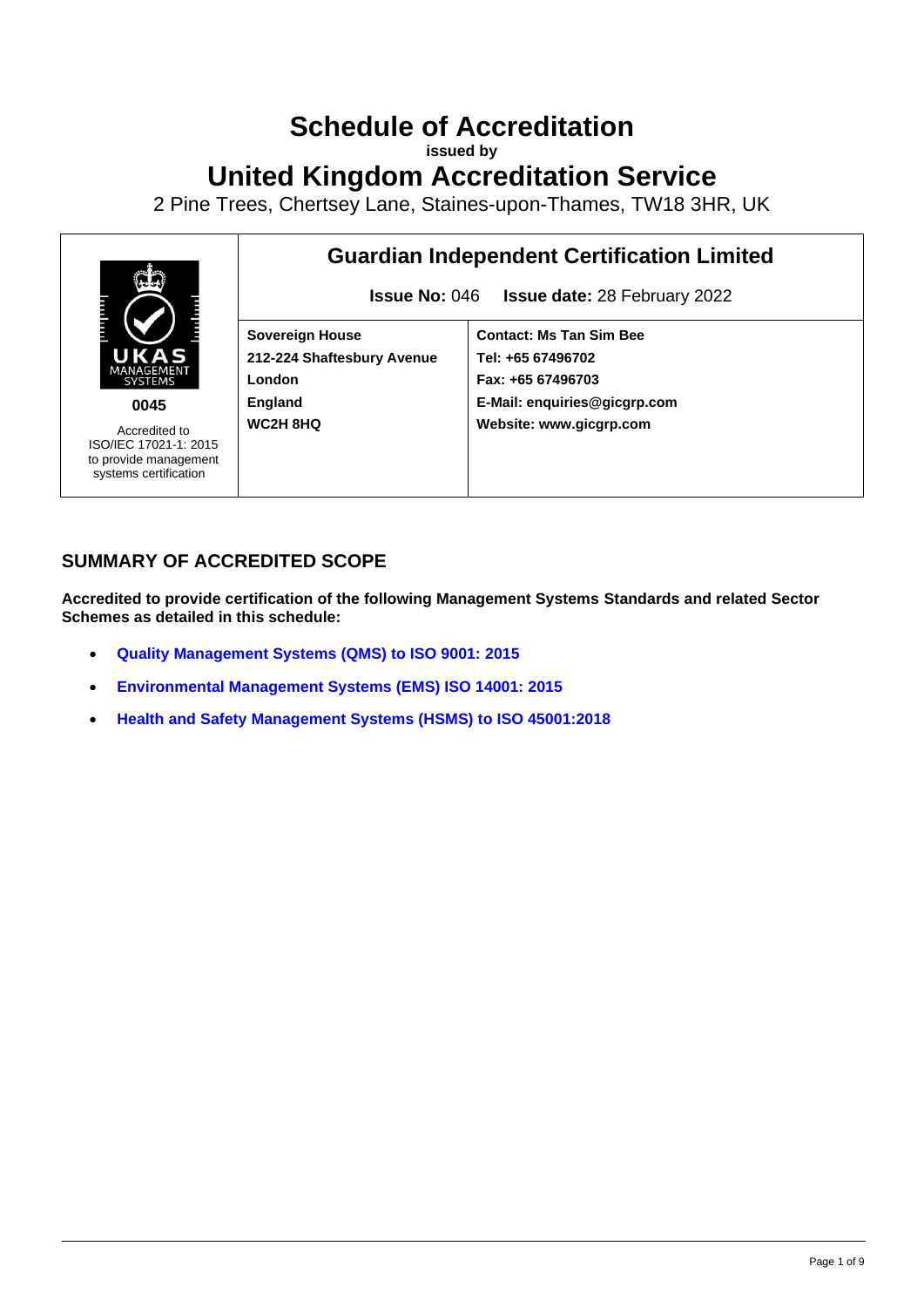| 0045<br>Accredited to<br>ISO/IEC 17021-1: 2015<br>to provide management<br>systems certification | <b>Schedule of Accreditation</b><br>issued by<br><b>United Kingdom Accreditation Service</b><br>2 Pine Trees, Chertsey Lane, Staines-upon-Thames, TW18 3HR, UK<br><b>Guardian Independent Certification Limited</b><br>Issue No: 046 Issue date: 28 February 2022 |     |     |      |  |  |
|--------------------------------------------------------------------------------------------------|-------------------------------------------------------------------------------------------------------------------------------------------------------------------------------------------------------------------------------------------------------------------|-----|-----|------|--|--|
|                                                                                                  | <b>KEY LOCATION ADDRESS</b>                                                                                                                                                                                                                                       | QMS | EMS | HSMS |  |  |
|                                                                                                  | Guardian Independent Certification<br>Limited<br>10 Ubi Crescent<br>#04-24 Ubi Techpark (Lobby B)<br>Singapore<br>408564                                                                                                                                          | ✓   | ✓   | ✓    |  |  |
|                                                                                                  | Guardian Independent Certification<br>(Beijing) Co Ltd<br>1-6D, 6F,<br>1st Building,<br>2nd Courtyard<br>Dajiaoting Middle Street<br>Chaoyang District<br>Beijing<br>China                                                                                        | ✓   | ✓   | ✓    |  |  |

This Certification Body has demonstrated to UKAS that it has the systems and processes in place to provide the competence and capability, including understanding of local requirements, to manage and issue accredited management systems certification in the country in which it is established and in any other country, for the standards and scopes detailed on this schedule, unless specifically detailed in the individual Management System scope table *(denoted by* \**)*.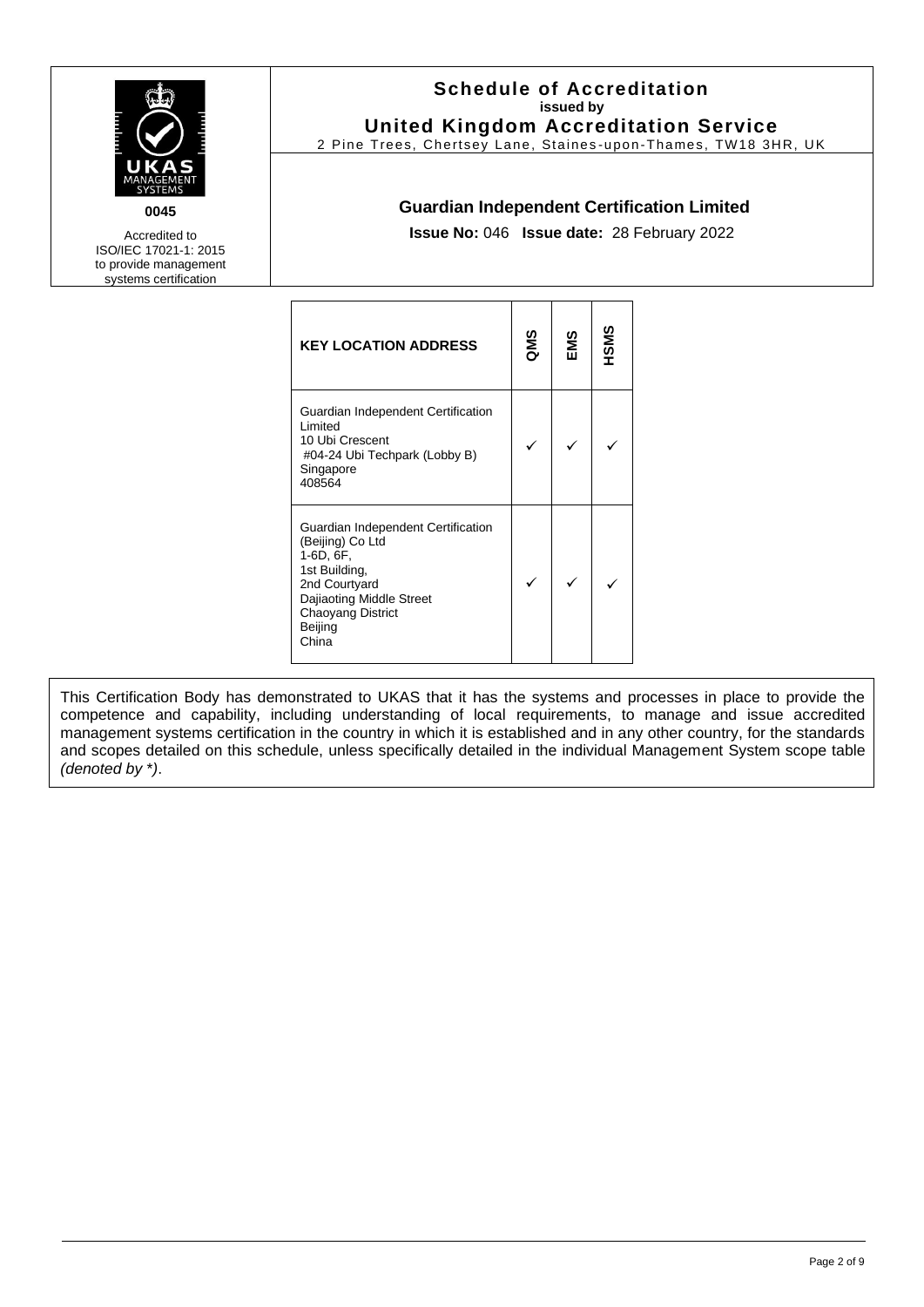

Accredited to ISO/IEC 17021-1: 2015 to provide management systems certification

#### **Schedule of Accreditation issued by United Kingdom Accreditation Service**

2 Pine Trees, Chertsey Lane, Staines -upon-Thames, TW18 3HR, UK

#### **Guardian Independent Certification Limited**

**Issue No:** 046 **Issue date:** 28 February 2022

## <span id="page-2-0"></span>**QUALITY MANAGEMENT SYSTEMS In accordance with ISO/IEC 17021-1: 2015 ISO 9001: 2015 Certification Accreditation Scope Reference** (as defined in IAF ID 1) **Full / Limited Accreditation Extent of Scope** IAF 3 Food products, beverages and tobacco  $\Box$  Full IAF 4 Textiles and textile products Texture Full IAF 5 Leather and leather products Limited Leather and leather products except dressing and tanning IAF 6 Wood and wood products Limited Manufacture of assembled parquet floors Manufacture of other builders' carpentry and ioinery Manufacture of wooden containers IAF 7 Pulp, paper and paper products Full IAF 9 Printing companies **Limited** Printing of stationery and brochures Photographic and silk screen printing IAF 12 Chemicals, chemical products and fibres Limited Chemicals, chemical products and fibres excluding manufacture of explosives IAF 14 Rubber and plastic products  $\parallel$  Limited | Rubber and plastic products excluding the manufacture of rubber and plastic hygenic products IAF 15 Non-metallic mineral products Limited Non-metallic mineral products except asbestos and asbestos related products IAF 16 Concrete, cement, lime, plaster etc Limited Concrete, cement, lime, plaster etc except products containing asbestos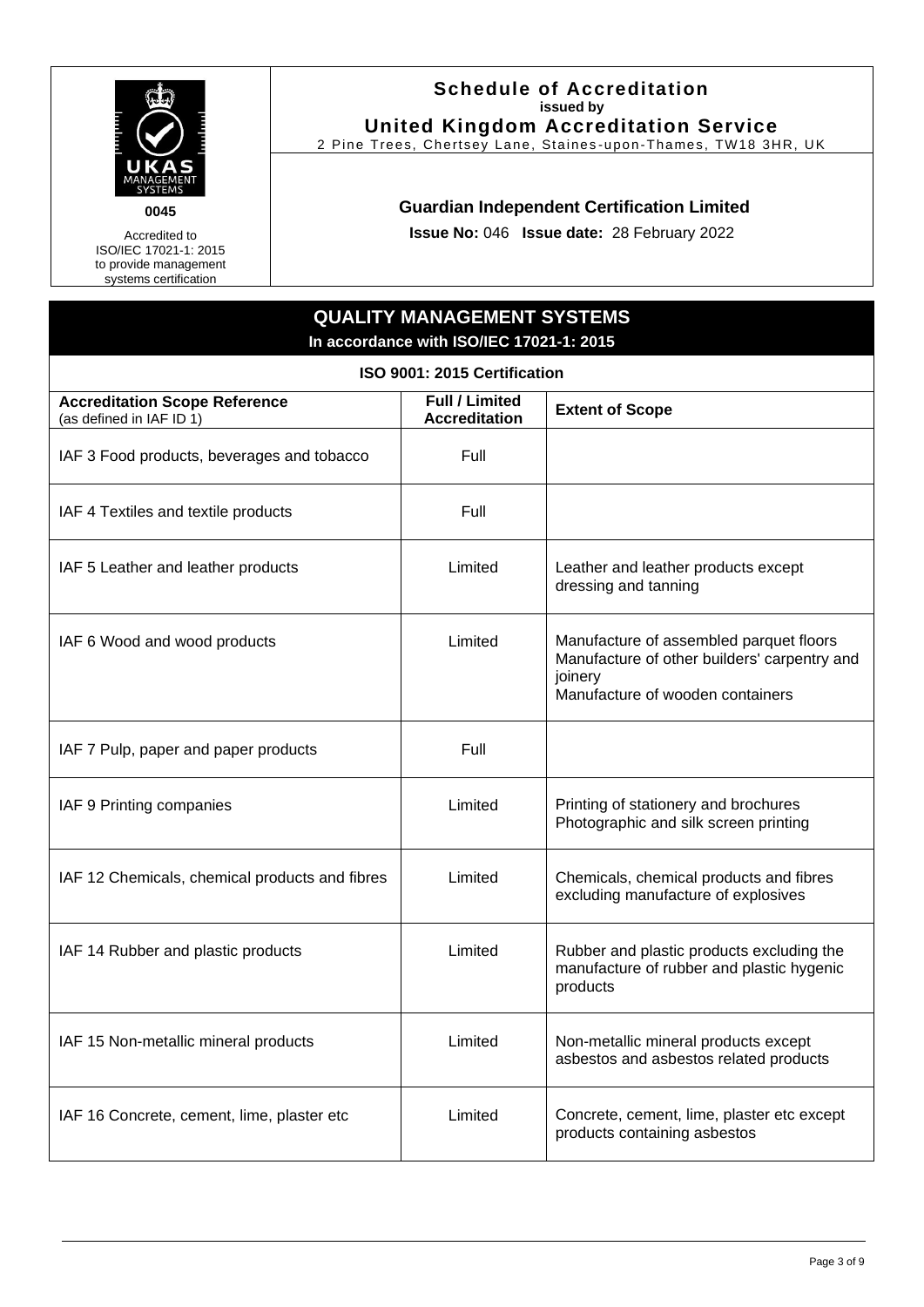

Accredited to ISO/IEC 17021-1: 2015 to provide management systems certification

#### **Schedule of Accreditation issued by United Kingdom Accreditation Service**

2 Pine Trees, Chertsey Lane, Staines -upon-Thames, TW18 3HR, UK

#### **Guardian Independent Certification Limited**

**Issue No:** 046 **Issue date:** 28 February 2022

## **QUALITY MANAGEMENT SYSTEMS In accordance with ISO/IEC 17021-1: 2015 ISO 9001: 2015 Certification Accreditation Scope Reference** (as defined in IAF ID 1) **Full / Limited Extent of Scope** IAF 17 Basic metals and fabricated metal products Full IAF 18 Machinery and equipment **Example 18** Limited Machinery and equipment except manufacture of weapons and ammunition IAF 19 Electrical and optical equipment Full IAF 20 Shipbuilding **Limited** Ship repairing and ship breaking IAF 23 Manufacturing not elsewhere classified Limited Manufacture of medical and dental instruments and supplies Other manufacturing n.e.c.Manufacture of furniture IAF 24 Recycling Full and Table 1. The Full and Table 1. The Full and Table 1. The Full and Table 1. The Full and Table 1. The Full and Table 1. The Full and Table 1. The Full and Table 1. The Full and Table 1. The Full an IAF 28 Construction **Full** IAF 29 Wholesale and retail trade; Repair of motor vehicles, motorcycles and personal and household goods Full IAF 31 Transport, storage and communication | Limited | Freight transport by road Courier services Cargo handling Warehousing and storage Agents facilities for freight transport Sea transport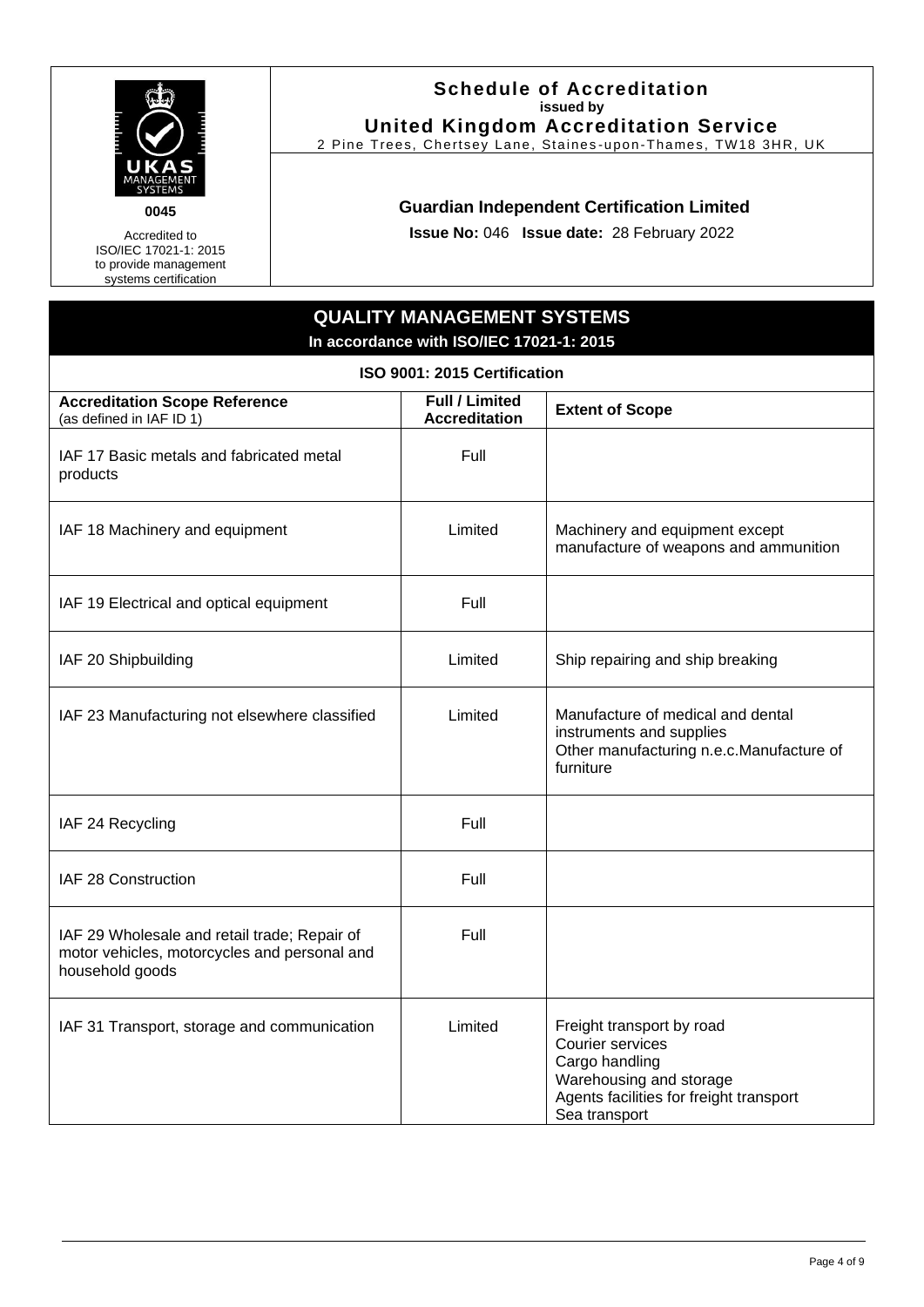

Accredited to ISO/IEC 17021-1: 2015 to provide management systems certification

#### **Schedule of Accreditation issued by United Kingdom Accreditation Service**

2 Pine Trees, Chertsey Lane, Staines -upon-Thames, TW18 3HR, UK

#### **Guardian Independent Certification Limited**

**Issue No:** 046 **Issue date:** 28 February 2022

### **QUALITY MANAGEMENT SYSTEMS In accordance with ISO/IEC 17021-1: 2015 ISO 9001: 2015 Certification Accreditation Scope Reference** (as defined in IAF ID 1) **Full / Limited Extent of Scope** Service activities incidental to water transportation IAF 32 Financial intermediation; real estate; renting Limited | Real estate agencies IAF 33 Information technology **Limited** Computer programming, consultancy and related activities Information service activities IAF 34 Engineering services and Limited Non destructive testing services Archtectural and engineering activities IAF 35 Other services **Limited** Employment activities Photographic processing laboratories Quality management consultants Exhibition and display services Cleaning activities excluding medical and dental facilities Security and investigation activities IAF 39 Other social services Limited Video editing and outside broadcast services Remediation activities and other waste management services Sewerage Waste collection Waste treatment and disposal END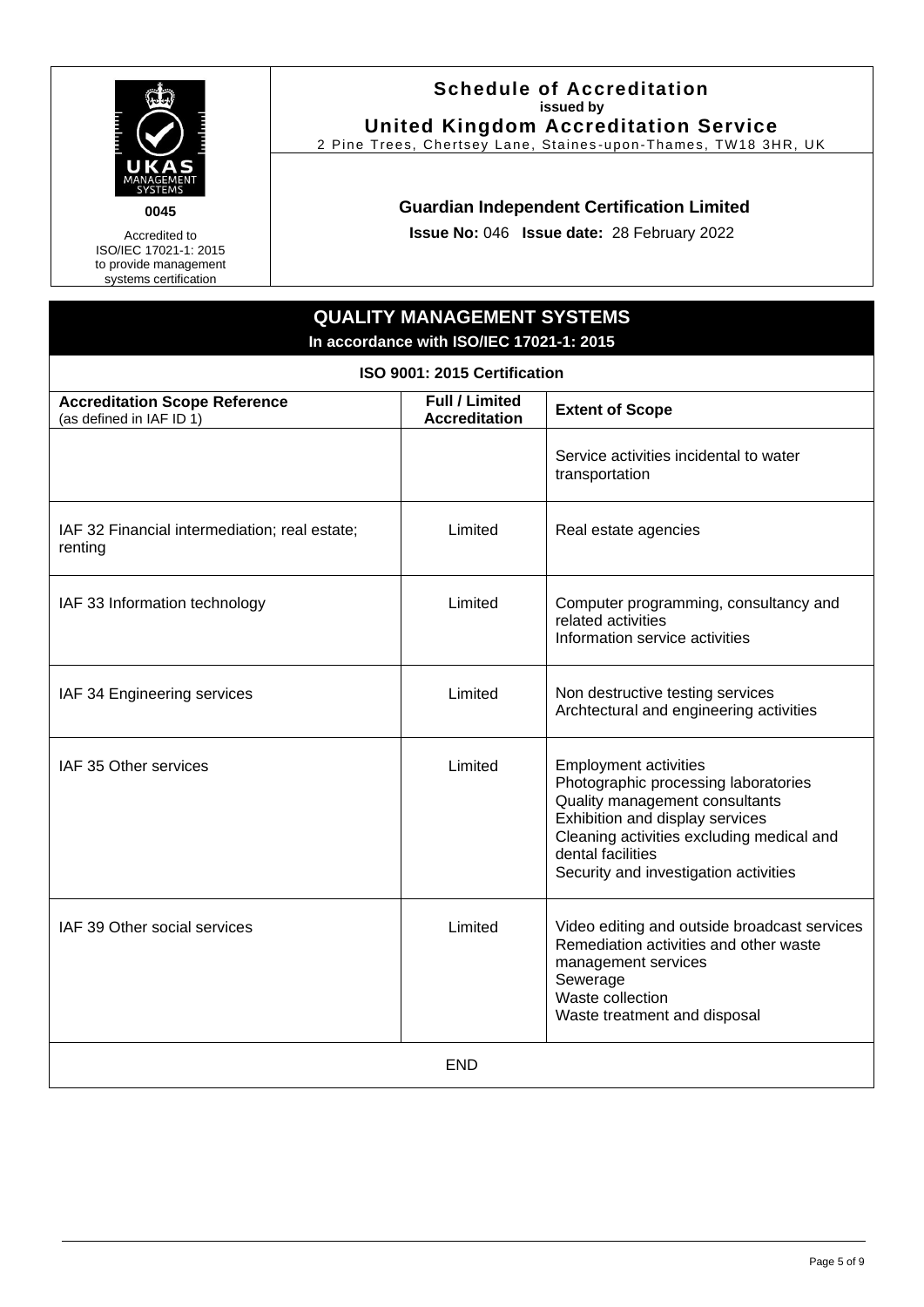

Accredited to ISO/IEC 17021-1: 2015 to provide management systems certification

#### **Schedule of Accreditation issued by United Kingdom Accreditation Service**

2 Pine Trees, Chertsey Lane, Staines -upon-Thames, TW18 3HR, UK

#### **Guardian Independent Certification Limited**

**Issue No:** 046 **Issue date:** 28 February 2022

<span id="page-5-0"></span>

| <b>ENVIRONMENTAL MANAGEMENT SYSTEMS</b><br>In accordance with ISO/IEC 17021-1: 2015 |                                               |                             |  |  |  |  |
|-------------------------------------------------------------------------------------|-----------------------------------------------|-----------------------------|--|--|--|--|
| ISO 14001: 2015 Certification                                                       |                                               |                             |  |  |  |  |
| <b>Accreditation Scope Reference</b><br>(as defined in IAF ID 1)                    | <b>Full / Limited</b><br><b>Accreditation</b> | <b>Extent of Scope</b>      |  |  |  |  |
| IAF 4 Textiles and textile products                                                 | Full                                          |                             |  |  |  |  |
| IAF 6 Wood and wood products                                                        | Full                                          |                             |  |  |  |  |
| IAF 7 Pulp, paper and paper products                                                | Full                                          |                             |  |  |  |  |
| IAF 8 Publishing companies                                                          | Limited                                       | Other publishing activities |  |  |  |  |
| IAF 9 Printing companies                                                            | Full                                          |                             |  |  |  |  |
| IAF 12 Chemicals, chemical products and fibres                                      | Full                                          |                             |  |  |  |  |
| IAF 14 Rubber and plastic products                                                  | Full                                          |                             |  |  |  |  |
| IAF 15 Non-metallic mineral products                                                | Full                                          |                             |  |  |  |  |
| IAF 16 Concrete, cement, lime, plaster etc                                          | Full                                          |                             |  |  |  |  |
| IAF 17 Basic metals and fabricated metal<br>products                                | Full                                          |                             |  |  |  |  |
| IAF 18 Machinery and equipment                                                      | Full                                          |                             |  |  |  |  |
| IAF 19 Electrical and optical equipment                                             | Full                                          |                             |  |  |  |  |
| IAF 20 Shipbuilding                                                                 | Full                                          |                             |  |  |  |  |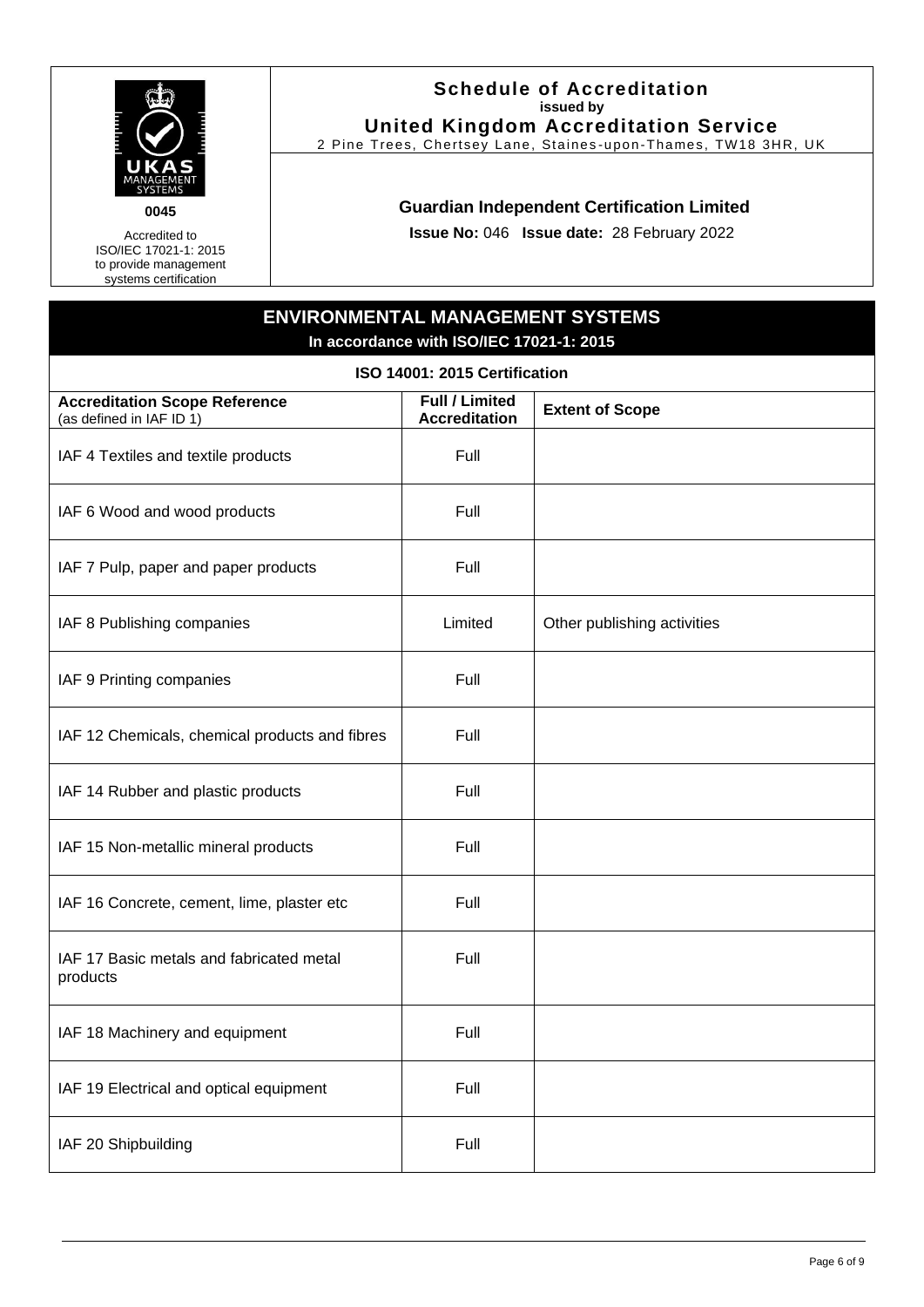

Accredited to ISO/IEC 17021-1: 2015 to provide management systems certification

#### **Schedule of Accreditation issued by United Kingdom Accreditation Service**

2 Pine Trees, Chertsey Lane, Staines -upon-Thames, TW18 3HR, UK

#### **Guardian Independent Certification Limited**

**Issue No:** 046 **Issue date:** 28 February 2022

<span id="page-6-0"></span>

| <b>ENVIRONMENTAL MANAGEMENT SYSTEMS</b><br>In accordance with ISO/IEC 17021-1: 2015                             |                                               |                                                                                                                                                       |  |  |  |  |
|-----------------------------------------------------------------------------------------------------------------|-----------------------------------------------|-------------------------------------------------------------------------------------------------------------------------------------------------------|--|--|--|--|
| ISO 14001: 2015 Certification                                                                                   |                                               |                                                                                                                                                       |  |  |  |  |
| <b>Accreditation Scope Reference</b><br>(as defined in IAF ID 1)                                                | <b>Full / Limited</b><br><b>Accreditation</b> | <b>Extent of Scope</b>                                                                                                                                |  |  |  |  |
| IAF 23 Manufacturing not elsewhere classified                                                                   | Full                                          |                                                                                                                                                       |  |  |  |  |
| IAF 24 Recycling                                                                                                | Full                                          |                                                                                                                                                       |  |  |  |  |
| IAF 28 Construction                                                                                             | Full                                          |                                                                                                                                                       |  |  |  |  |
| IAF 29 Wholesale and retail trade; Repair of<br>motor vehicles, motorcycles and personal and<br>household goods | Full                                          |                                                                                                                                                       |  |  |  |  |
| IAF 30 Hotels and restaurants                                                                                   | Full                                          |                                                                                                                                                       |  |  |  |  |
| IAF 31 Transport, storage and communication                                                                     | Limited                                       | Transport, storage and communication<br>excluding transport via pipelines, space<br>transport, Postal activities and<br>telecommunications activities |  |  |  |  |
| IAF 33 Information technology                                                                                   | Full                                          |                                                                                                                                                       |  |  |  |  |
| IAF 34 Engineering services                                                                                     | Full                                          |                                                                                                                                                       |  |  |  |  |
| IAF 35 Other services                                                                                           | Full                                          |                                                                                                                                                       |  |  |  |  |
| IAF 39 Other social services                                                                                    | Limited                                       | Remediation activities and other waste<br>management services                                                                                         |  |  |  |  |
|                                                                                                                 | <b>END</b>                                    |                                                                                                                                                       |  |  |  |  |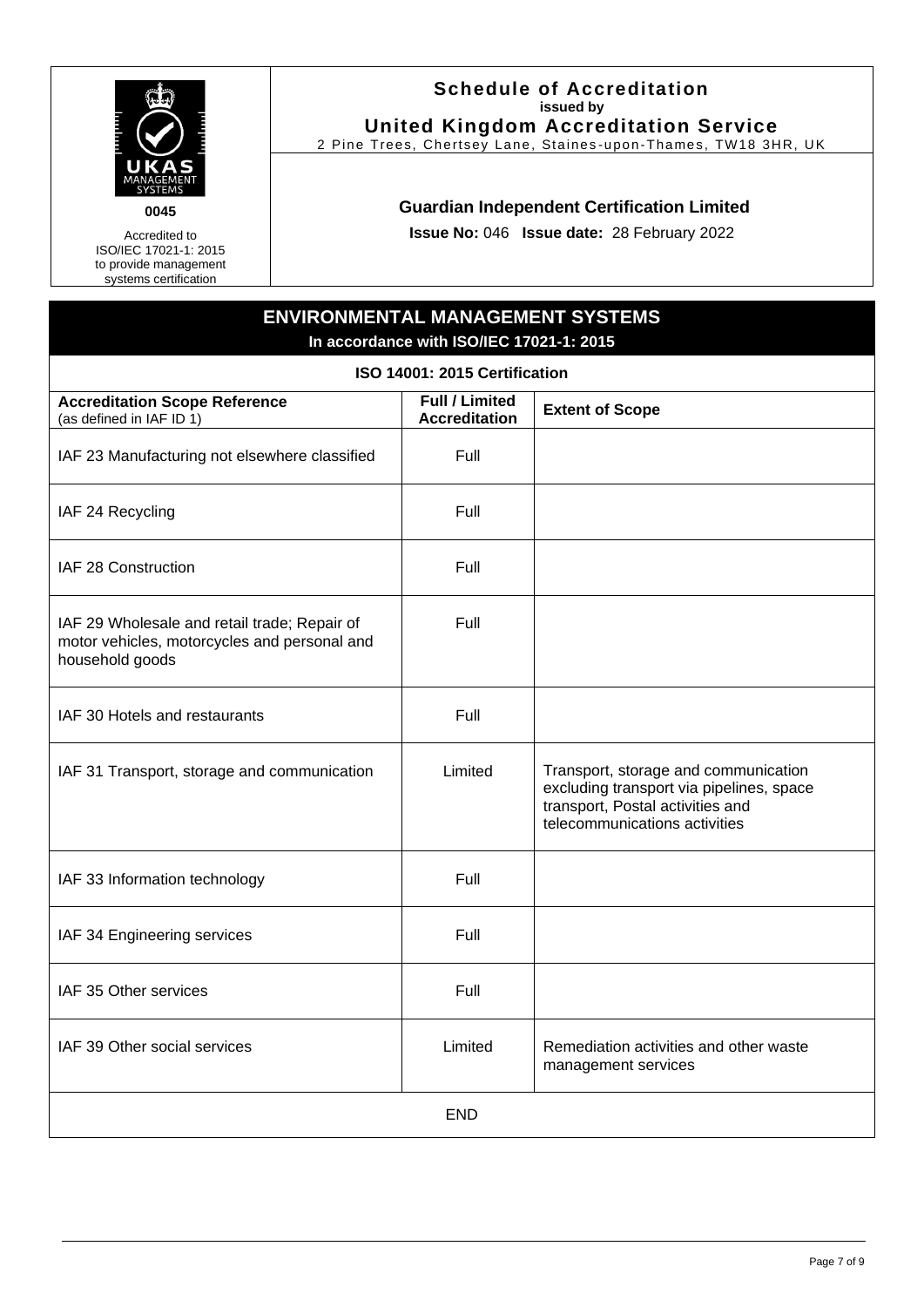

Accredited to ISO/IEC 17021-1: 2015 to provide management systems certification

#### **Schedule of Accreditation issued by United Kingdom Accreditation Service**

2 Pine Trees, Chertsey Lane, Staines -upon-Thames, TW18 3HR, UK

#### **Guardian Independent Certification Limited**

**Issue No:** 046 **Issue date:** 28 February 2022

## **HEALTH AND SAFETY MANAGEMENT SYSTEMS In accordance with ISO/IEC 17021-1: 2015 ISO 45001:2018 Certification Accreditation Scope Reference** (as defined in IAF ID 1) **Full / Limited Accreditation Extent of Scope** IAF 17 Basic metals and fabricated metal products Full IAF 18 Machinery and equipment Full IAF 19 Electrical and optical equipment Full IAF 24 Recycling Full IAF 28 Construction **Full** Full IAF 31 Transportation, storage and communication Full IAF 34 Engineering Full and Table 1. The Full and Table 1. The Full and Table 1. The Full and Table 1. The Full IAF 39 Other Social Services Limited Dther Social Services excluding: Motion picture, video and television programme activities; Programmed and broadcasting activities Travel agency, tour operator reservation services and related activities; Creative, arts and entertainment activities; Libraries, archives, museums and other cultural activities; Gambling and betting activities Sports activities and amusement and recreation activities; Fitness facilities; Activities of membership organisations; Other personal service activities